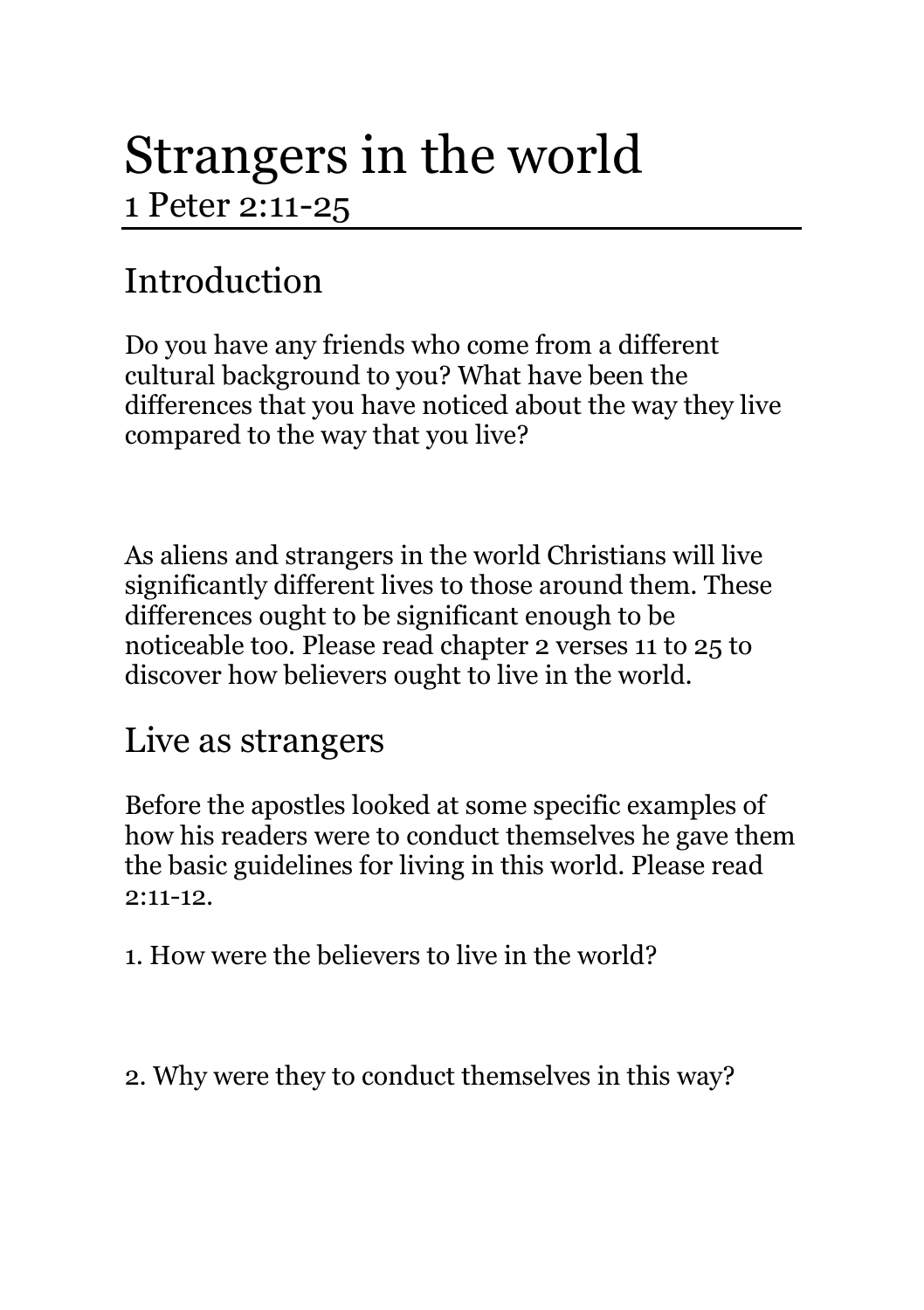### Think about it

Would people living this way be noticeably different to others? Why?

What results when believers live as aliens and strangers in the world?

How noticeably different do you think we are to those around us?

## Living under authority

As people living in this world we are confronted by all kinds of human authorities. In this section Peter explores what it means to live and respond to these authorities in a way that is pleasing to God. Please read 2:13-15 for some general words on living with authorities.

3. What is to be our attitude to human authority?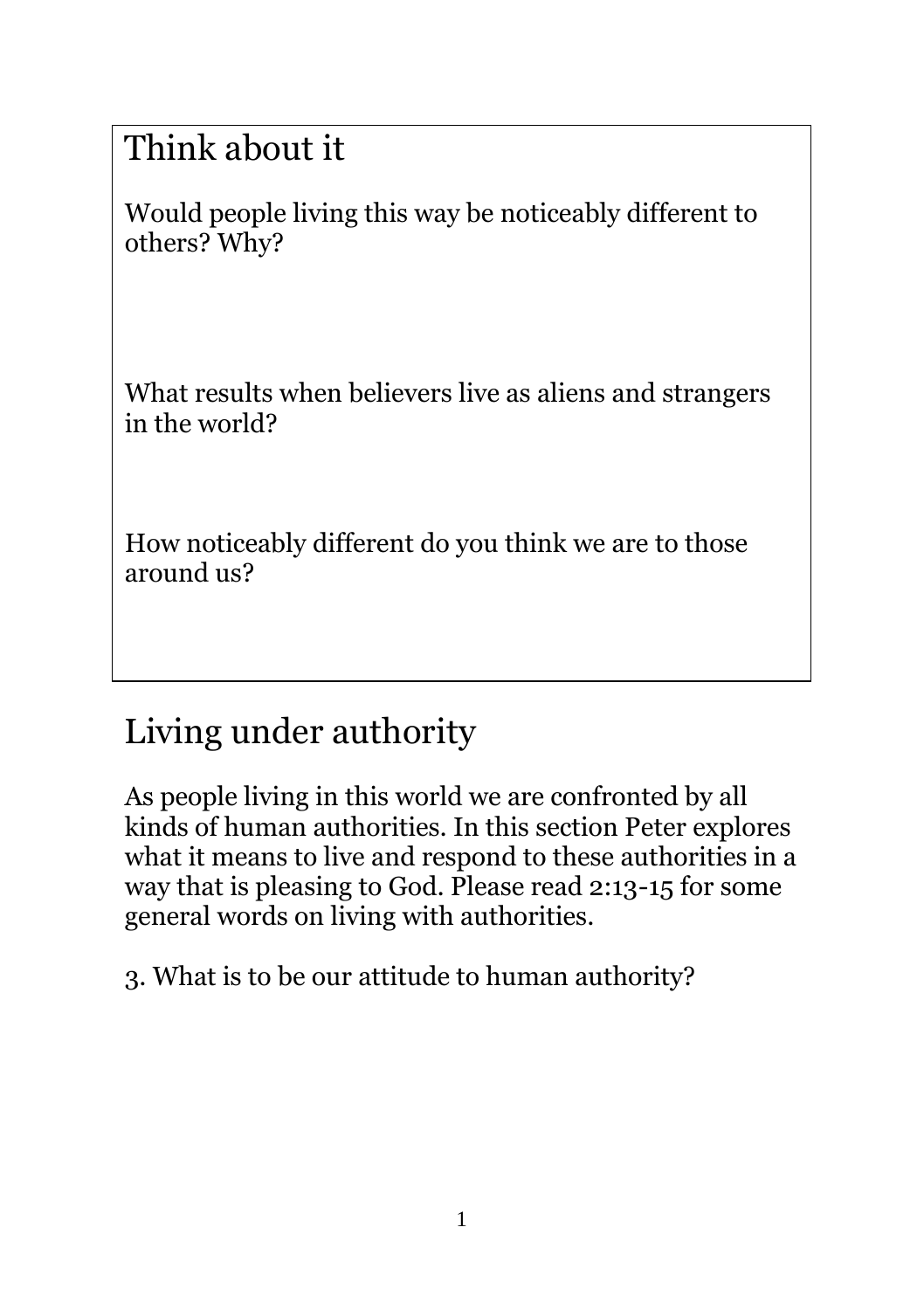4. How ought human authority to be exercised?

5. What is the believer's motivation for relating to authority in this way?

#### Think about it

What sorts of things are involved in submitting to authorities here in Australia? In what way do you submit to authorities?

Are there any times when we ought not to submit to authorities as believers?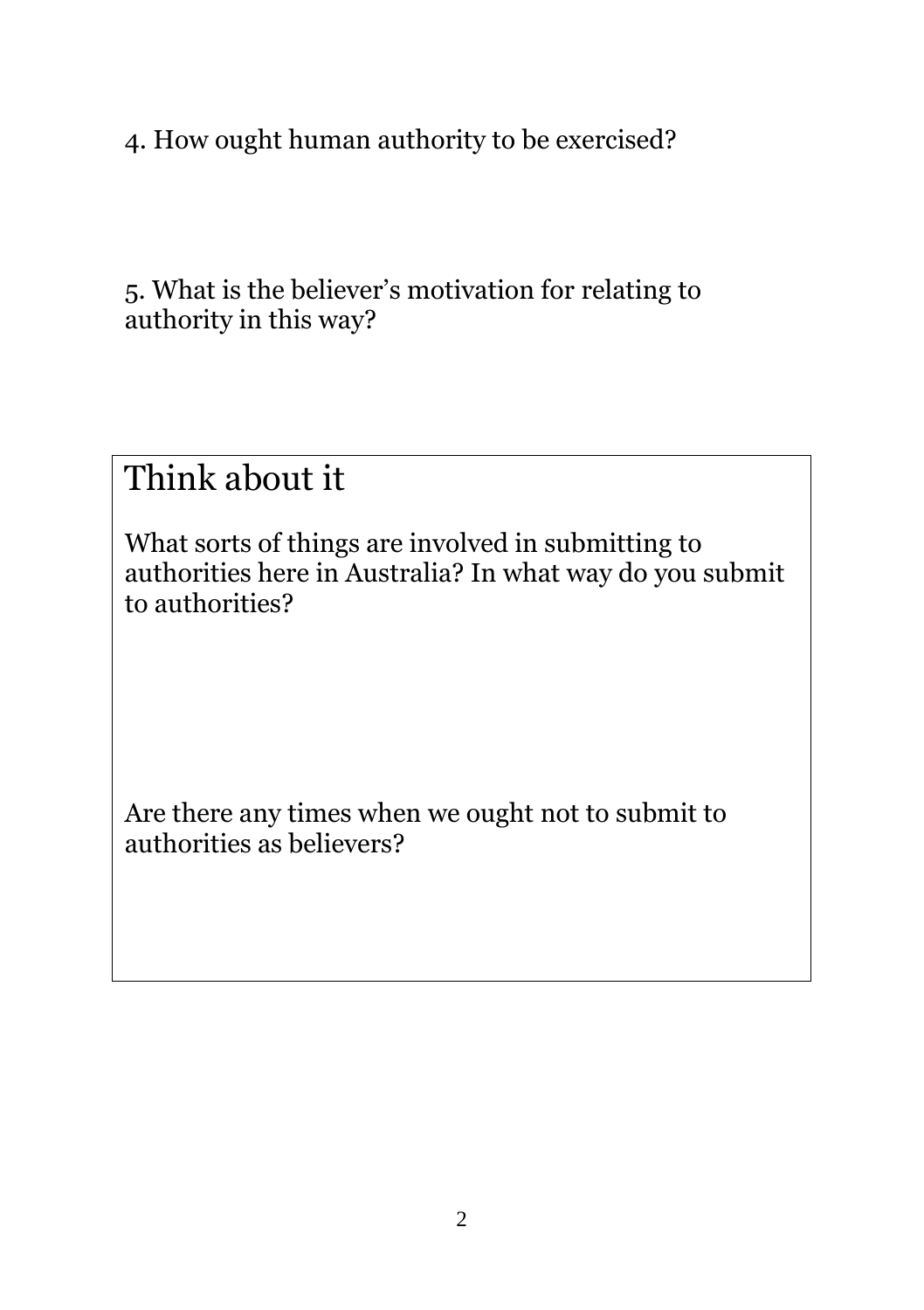### Living as free men

Having outlined the general principle for relating to authorities. Peter has a word to those who were free and a word to those who were slaves. Please read 2:16-17 to learn what he said to those who were free.

6. What limits are placed on our freedom?

#### Honour

In verse 17 the word "honour" is used twice but unfortunately in some translations it is translated differently. The NIV for example, instead of using "honour" has "show proper respect".

7. How are those who are free but servants of God to relate to others?

#### Think about it

Peter has mentioned four different types of relationships. Please explain the difference between relating to other believers compared to the way we relate to everyone? Please explain the difference in the way we relate to God compared to the way we relate to the king?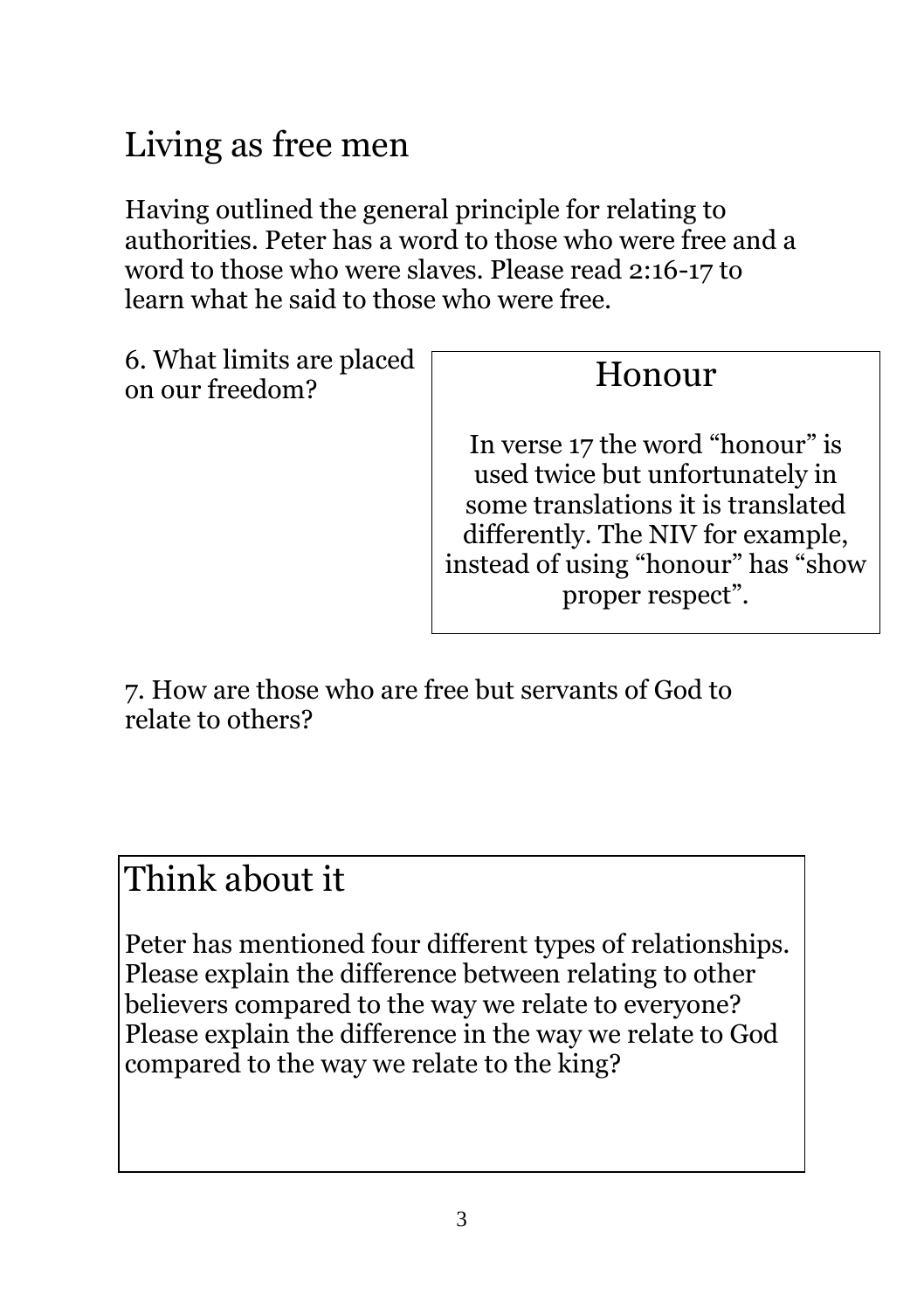### Living as slaves

Many believers in NT time were obviously slaves. Slaves are not only mentioned in this letter but also in many of Paul's letters. Please read verses 18 to 20 to understand how they were to live as strangers.

8. Who were slaves to submit to and why?

9. When is it commendable to suffer and when is it not?

#### Think about it

Doing what is "right" is not always rewarded appropriately in this world. There are times that the person who does "good" can be overlooked or even mistreated and abused. How do these words encourage us to keep on doing good in the face of such responses?

In what way might we sometimes suffer for doing good today?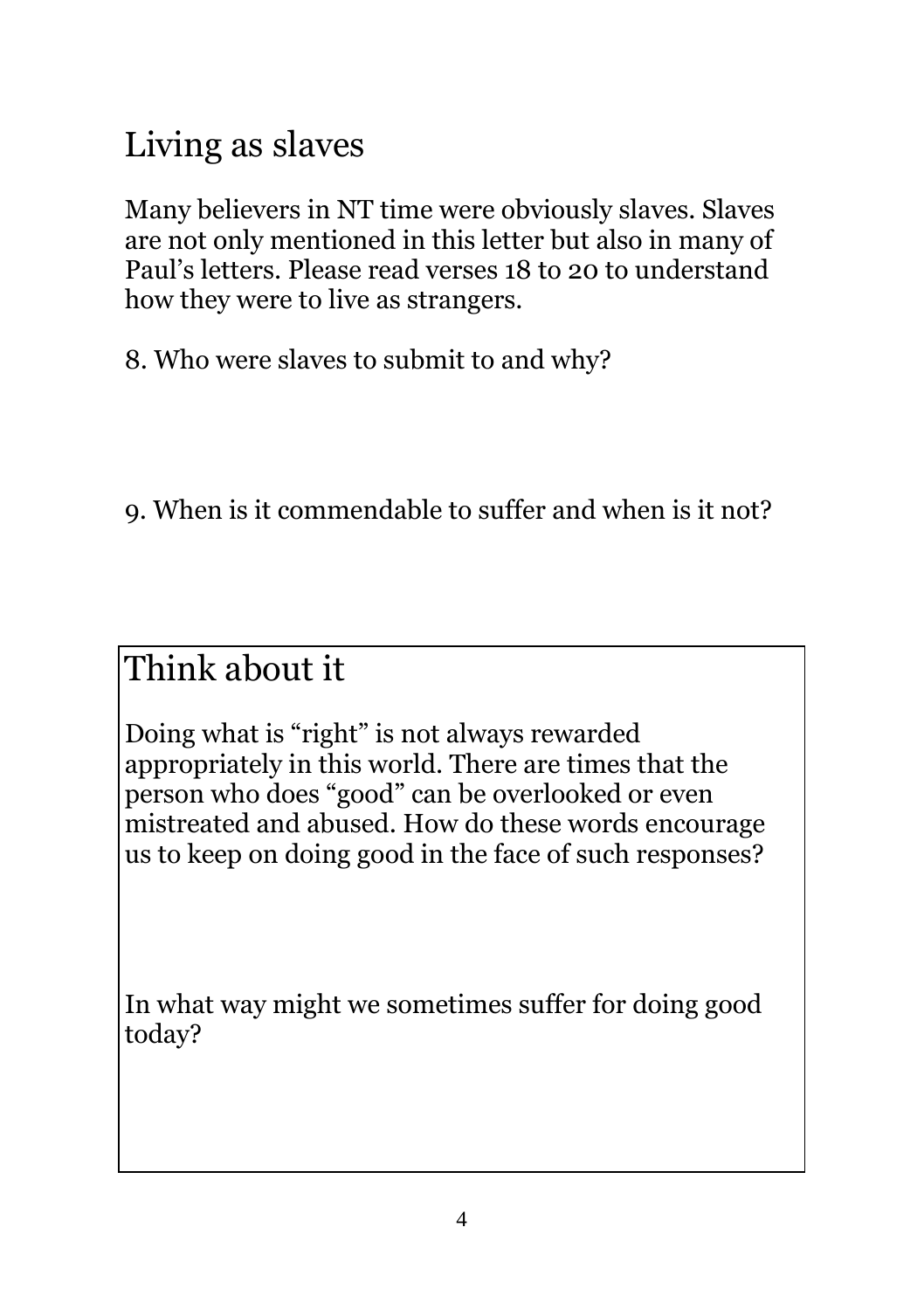### The example of Christ

The Lord Jesus is the ultimate example of one who endured suffering for doing good. He is the example that we are to follow. Please read 2:21-25.

10. How did Jesus respond to suffering?

11. The sufferings of Christ were more than just an example for us. What else did they achieve?

#### Think about it

Why do the sufferings of Christ encourage us to keep on doing good in the face of suffering? What learn from his sufferings?